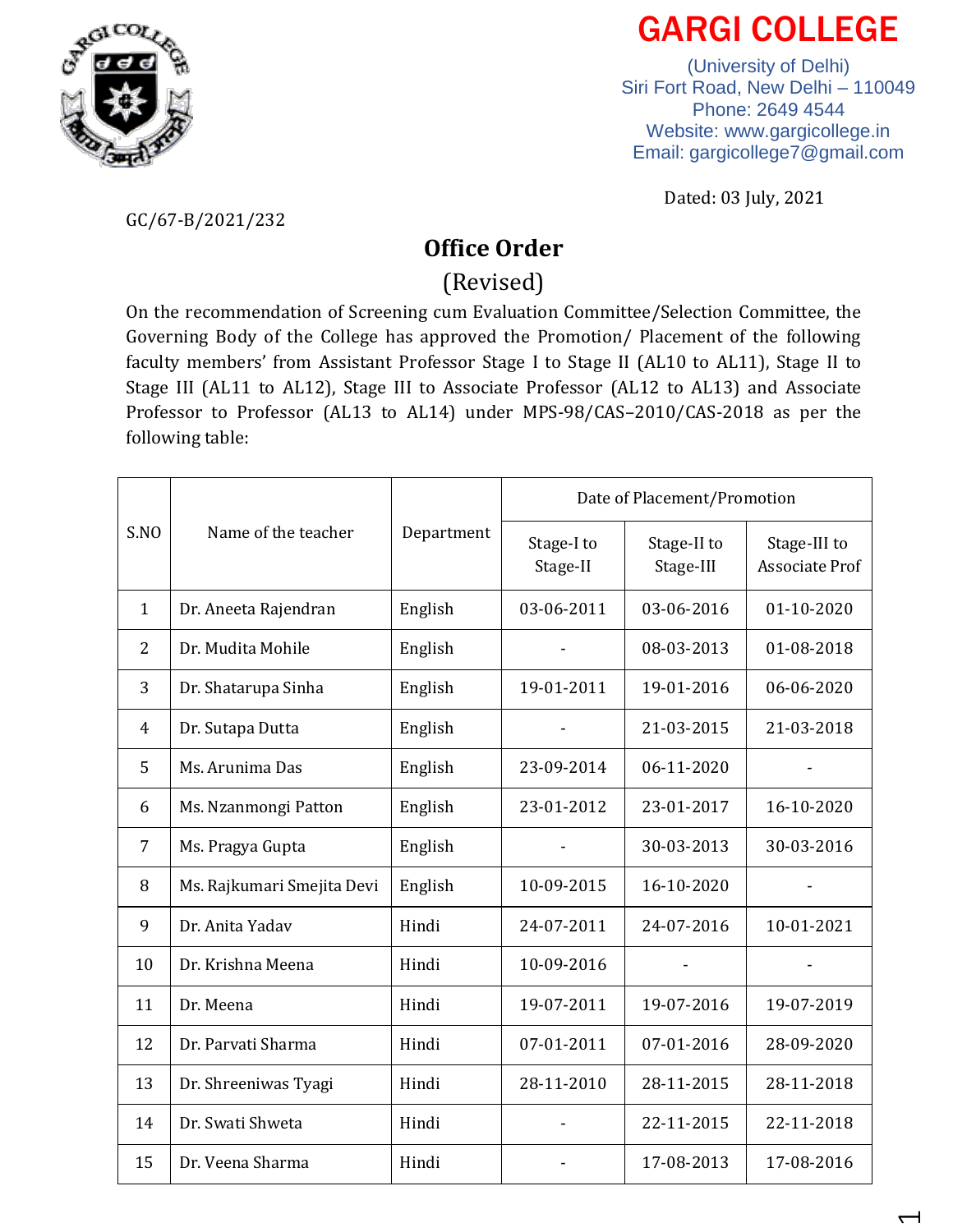|      | Name of the teacher    | Department  | Date of Placement/Promotion                  |             |                |
|------|------------------------|-------------|----------------------------------------------|-------------|----------------|
| S.NO |                        |             | Stage-I to                                   | Stage-II to | Stage-III to   |
|      |                        |             | Stage-II                                     | Stage-III   | Associate Prof |
| 16   | Dr. Anita Bhatt        | Pol.Sciene  | 11-06-2015                                   | 24-12-2020  |                |
| 17   | Dr. Maneesha Roy       | Pol.Sciene  | 11-06-2015                                   | 28-09-2020  |                |
| 18   | Dr. Nitish Singh       | Pol.Sciene  | 15-03-2016                                   |             |                |
| 19   | Dr. Puja Rani          | Pol.Sciene  | 17-07-2011                                   | 17-07-2016  | 16-10-2020     |
| 20   | Dr. Ragini Singh       | Pol.Sciene  | 11-06-2015                                   | 14-12-2020  |                |
| 21   | Dr. Seema Sharma       | Pol.Sciene  | 06-08-2017                                   |             |                |
| 22   | Dr. Sweta Mishra       | Pol.Sciene  |                                              | 17-07-2012  | 17-07-2015     |
| 23   | Mr. Deoraj Singh       | Pol.Sciene  | 11-06-2015                                   | 20-04-2021* |                |
| 24   | Mr. Mukesh Gautam      | Pol.Sciene  | 16-07-2015                                   | 24-12-2020  |                |
| 25   | Ms. Pemala Bhutia      | Pol.Sciene  | 16-07-2015                                   | 06-11-2020  |                |
| 26   | Dr. Alka Michael       | History     | 10-12-2008                                   | 10-12-2013  | 10-12-2016     |
| 27   | Ms. Deeksha Bhardwaj   | History     | 15-03-2007                                   | 15-03-2012  | 15-03-2015     |
| 28   | Dr. Anamika            | Sanskrit    | 25-06-2019                                   |             |                |
| 29   | Dr. Mamta Tripathi     | Sanskrit    | 19-01-2019                                   |             |                |
| 30   | Dr. Suchitra Bharti    | Sanskrit    | 28-07-2017                                   |             |                |
| 31   | Ms. Purnima Agrawal    | Philosophy  | 11-02-2012                                   | 11-02-2017  | 24-12-2020     |
| 32   | Dr. Poonam Phogat      | Psychology  | 24-03-2012                                   | 24-03-2017  | 24-03-2020*    |
| 33   | Dr. Sabeen Hazan Rizvi | Psychology  | 04-08-2013                                   | 04-08-2018  | 04-08-2021*    |
| 34   | Dr. Promila Kumar      | Mathematics | Associate Prof. to Professor w.e.f. 18-07-18 |             |                |
| 35   | Mr. Narender Kumar     | Mathematics | 12-08-2015                                   | 12-08-2020  |                |
| 36   | Mr. Ramakant Prasad    | Mathematics | 09-11-2014                                   | 24-11-2019  |                |
| 37   | Ms. Pooja Gupta        | Mathematics | 24-08-2011                                   | 24-08-2016  |                |
| 38   | Ms. Sapna Malhotra     | Mathematics | 02-08-2014                                   | 30-12-2020  |                |
| 39   | Dr. Manju Khosla       | Commerce    | 28-07-2014                                   | 28-07-2019  |                |
| 40   | Dr. Romita Popli       | Commerce    |                                              | 03-08-2012  | 03-04-2019     |
| 41   | Mr. Amit Rohilla       | Commerce    | 07-09-2015                                   | 07-09-2020  |                |
| 42   | Ms. Anjni Anand        | Commerce    |                                              | 28-09-2012  | 01-12-2019     |
| 43   | Ms. Chitra Rajora      | Commerce    | 24-10-2014                                   | 24-10-2019  |                |
| 44   | Ms. Sumant Meena       | Commerce    | 26-07-2016                                   |             |                |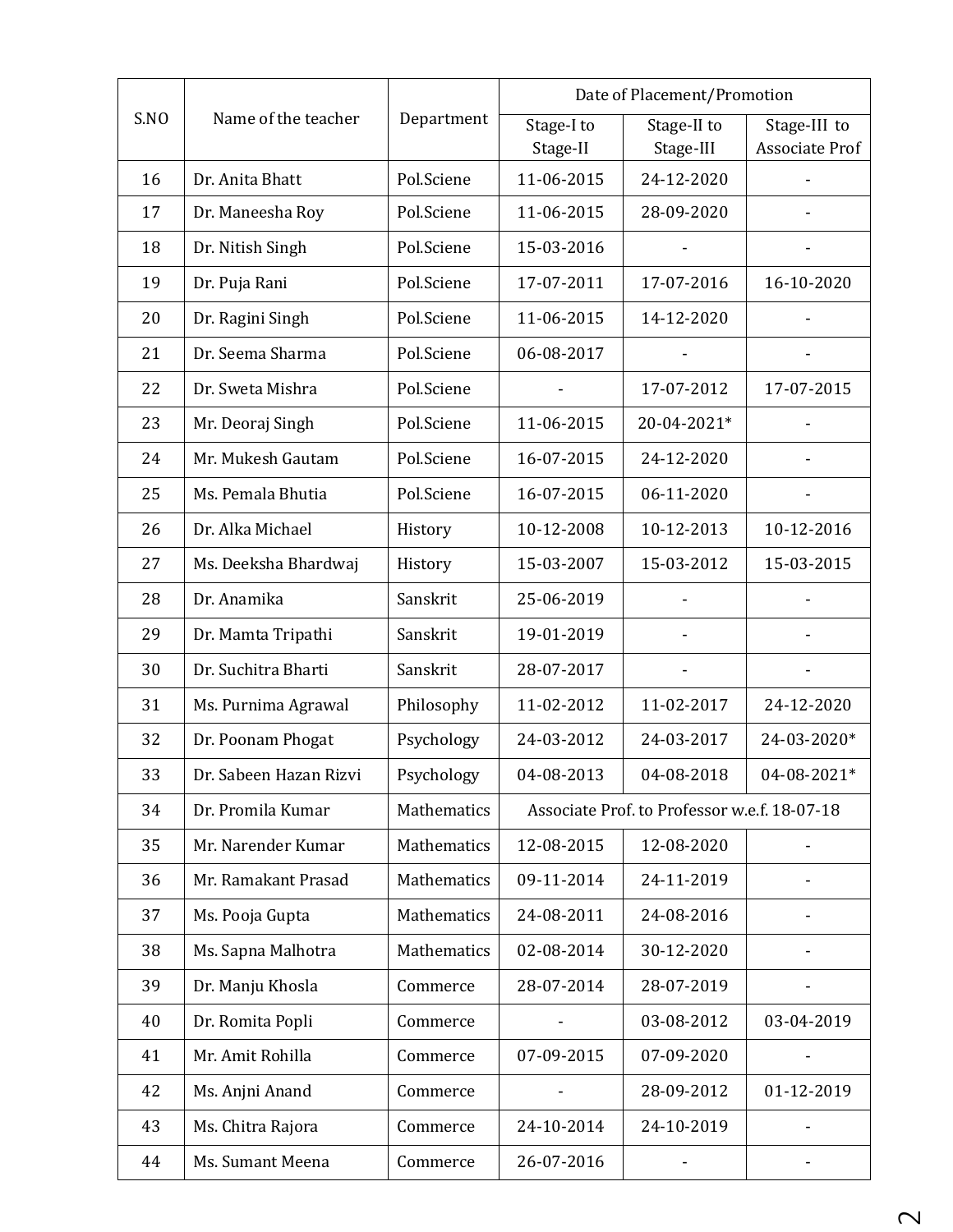| S.NO | Name of the teacher     | Department    | Date of Placement/Promotion |                         |                                |
|------|-------------------------|---------------|-----------------------------|-------------------------|--------------------------------|
|      |                         |               | Stage-I to                  | Stage-II to             | Stage-III to<br>Associate Prof |
| 45   | Dr. Chhaya Sawhney      | Education     | Stage-II                    | Stage-III<br>20-12-2007 |                                |
| 46   | Dr. Monica Gupta        | Education     |                             | 06-04-2008              |                                |
|      |                         |               |                             |                         |                                |
| 47   | Ms. Aparna Joshi        | Education     | 04-01-2010                  | 04-01-2015              | 04-01-2018                     |
| 48   | Dr. Prachi Kalra        | Education     | 03-06-2008                  | 03-06-2013              | 03-06-2016                     |
| 49   | Ms. Sailaja Modem       | Education     | 21-12-2007                  | 21-12-2012              | 21-12-2015                     |
| 50   | Ms. Suman Lata          | Education     |                             | 19-11-2011              | 19-11-2014                     |
| 51   | Dr. A Mohanty           | <b>Botany</b> |                             | 03-12-2014              | 03-12-2017                     |
| 52   | Dr. Anjana Rustagi      | <b>Botany</b> | 26-05-2015                  | 26-05-2020              |                                |
| 53   | Dr. Garvita Singh       | <b>Botany</b> | 11-02-2019                  |                         |                                |
| 54   | Dr. Geeta               | <b>Botany</b> | 26-05-2015                  | 28-10-2020              | $\overline{\phantom{a}}$       |
| 55   | Dr. Leisan Judith       | <b>Botany</b> | 17-08-2012                  | 17-08-2017              | 14-01-2021                     |
| 56   | Dr. Priyanka Pande      | <b>Botany</b> | 28-10-2011                  | 28-10-2016              | 24-12-2020                     |
| 57   | Dr. Reema Mishra        | <b>Botany</b> | 03-12-2015                  | 03-12-2020              |                                |
| 58   | Dr. Renu Soni           | <b>Botany</b> | 26-05-2015                  | 26-05-2020              |                                |
| 59   | Dr. Ruchitra Gupta      | <b>Botany</b> | 08-11-2015                  | 08-11-2020              |                                |
| 60   | Dr. Vera Yurngamla      | <b>Botany</b> | 29-07-2017                  |                         |                                |
| 61   | Dr. Beena               | Chemistry     | 31-07-2017                  |                         |                                |
| 62   | Dr. Chingrishon Kathing | Chemistry     | 18-02-2019                  |                         |                                |
| 63   | Dr. Geeta Saini         | Chemistry     | 19-10-2015                  | 20-10-2020              |                                |
| 64   | Dr. M.Sarath Babu       | Chemistry     | 03-12-2018                  |                         |                                |
| 65   | Dr. Manju Kumari Saroj  | Chemistry     | 09-09-2016                  |                         |                                |
| 66   | Dr. Neha Sharma         | Chemistry     | 11-12-2016                  |                         |                                |
| 67   | Dr. Nisha Saini         | Chemistry     | 24-02-2018                  |                         |                                |
| 68   | Dr. Niyati Singh        | Chemistry     | 18-11-2017                  |                         |                                |
| 69   | Dr. Salma Khan          | Chemistry     | 29-07-2016                  |                         |                                |
| 70   | Dr. Tripti Kumari       | Chemistry     | 06-08-2017                  |                         |                                |